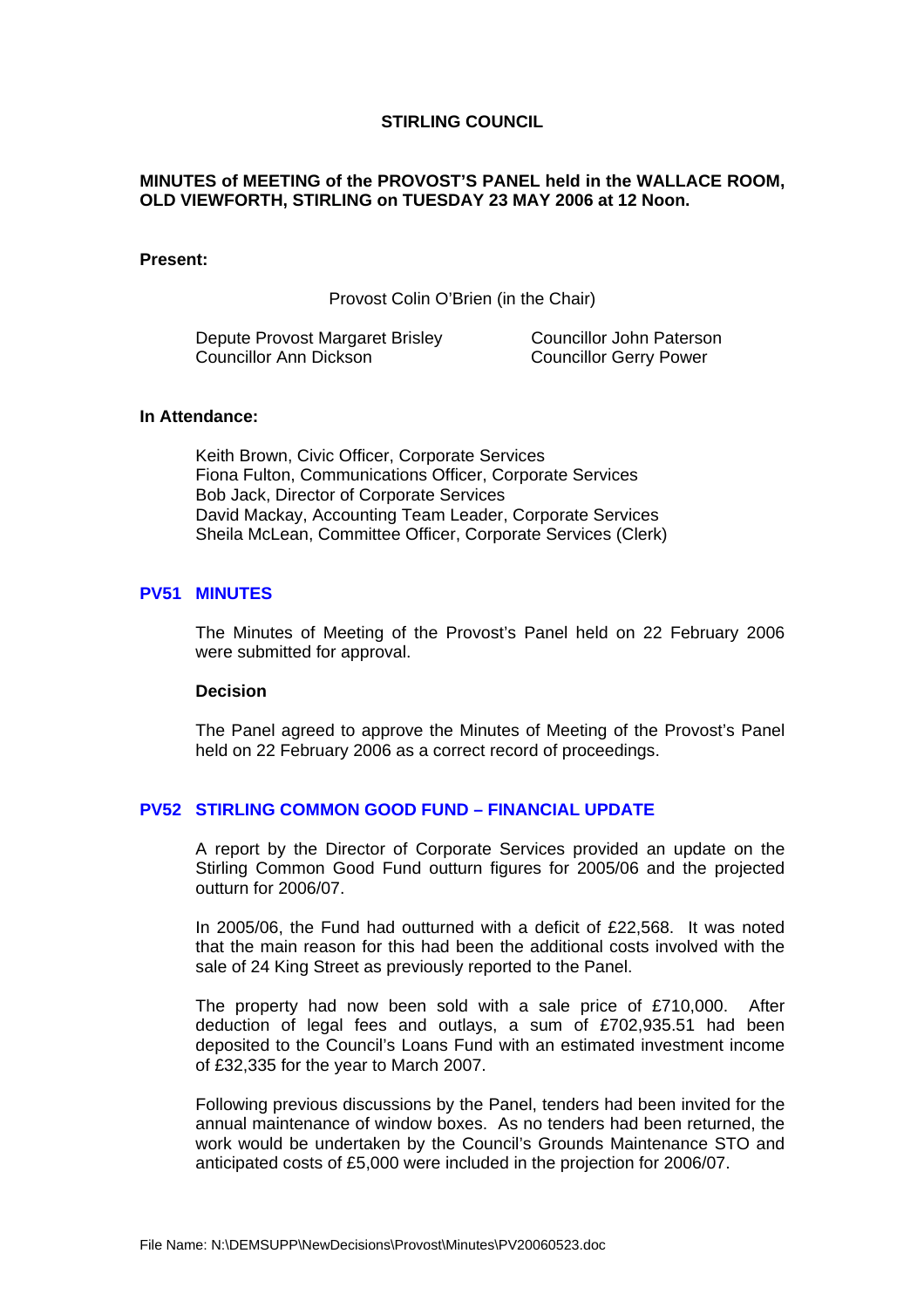Further details of ongoing expenditure were provided. Investigations were taking place to clarify the ownership of the clock at Allan Park and any liability by the Council for its maintenance. Problems with plumbing were being experienced at the fountain at this location, where maintenance was funded under a joint arrangement between the Fund and the Council's Environment Services.

It was noted that forthcoming works to the rear of the Municipal Buildings, which included the provision of scaffolding, would help to facilitate cleaning of the stained glass windows. To enable this to proceed without delay, it was proposed that it be delegated to the Director of Corporate Services, in consultation with the Provost, to authorise works to commence upon receipt of acceptable costs.

### **Decision**

The Panel agreed:-

- (1) to note the outturn position for 2005/06 of a deficit of  $£22,568$  for the year;
- (2) to note the balance on the Fund at the 2005/06 year end of £62,488;
- (3) to note the projected outturn position for 2006/07 which estimated a surplus of £42,547 for the year;
- (4) to note the estimated balance on the Fund at the 2006/07 year end of be £105,035 as detailed in Appendix 1 to the submitted report;
- (5) that it be delegated to the Director of Corporate Services, in consultation with the Provost, to authorise works to clean the stained glass windows at the Municipal Buildings, Stirling, upon receipt of acceptable costs.

(Reference: Report by Director of Corporate Services of 12 May 2005, submitted).

# **[PV53 FREEDOM OF THE CITY OF STIRLING](#page-0-0)**

In 2005, Stirling Council held a successful event to award the first ever 'Freedom of the City' (formerly Freedom of the Burgh) to RAF Squadron 43 in light of the Squadron's historic association with Stirling.

A report by the Director of Corporate Services invited the Panel to consider how Stirling Council could take forward the issuing of the honour and sought approval to commence a consultation process between the political groups to seek views on future awards of the Freedom of the City in Stirling and receive suggestions as to potential beneficiaries.

The Panel discussed steps being taken by other Councils and noted a growing trend for civic authorities to confer such honours on groups and individuals who had brought credit to their areas.